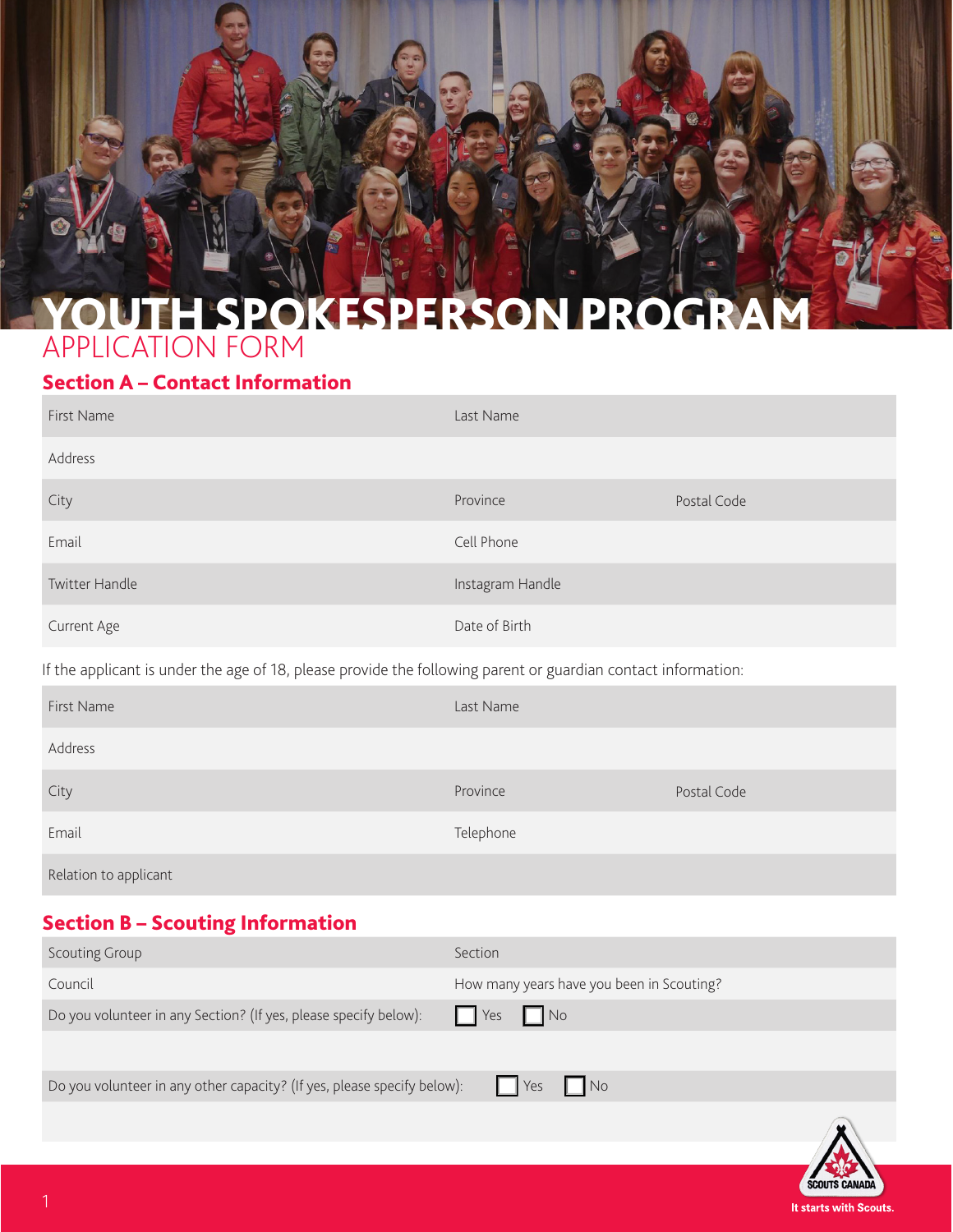## YOUTH SPOKESPERSON PROGRAM APPLICATION FORM

#### Section C – Personal Interest in the Youth Spokesperson Program

Check what interests you most about becoming a Youth Spokesperson (you may check all boxes if all items interest you):

| Talking on camera                             | Working at events                    |
|-----------------------------------------------|--------------------------------------|
| Writing stories for Scouting publications     | Pitching stories to media            |
| Giving presentations to other Scouting Groups | Engaging other youth on social media |

Please explain in detail what skills and characteristics you have that would make you a great Youth Spokesperson. (250 word maximum)

| <b>Section D - Release Statement and Commitment Clause</b>                                                                                                                               |
|------------------------------------------------------------------------------------------------------------------------------------------------------------------------------------------|
| Please check that you have read and understood the following:                                                                                                                            |
| understand that this application will be reviewed and assessed by a selection committee consisting of Scouts Canada Volunteers and<br>staff members.                                     |
| I understand that the use of my personal information will only be viewed by the selection committee during the selection process.                                                        |
| I understand that Scouts Canada will not sell, exchange or otherwise distribute the information collected through this form for<br>commercial purposes.                                  |
| If I am selected as a Youth Spokesperson, I agree to the following:                                                                                                                      |
| Be able to commit to a two-year term and will do my best to participate when opportunities arise;                                                                                        |
| Be available to have bi-monthly conference calls on Sundays with other YSPs and Scouts Canada Volunteers and staff<br>(six calls per year);                                              |
| To assist with Scouts Canada's campaigns that may involve participating at local events, conducting interviews, writing,<br>social media promotion and participating in film production; |
| I will communicate with Scouts Canada staff to the best of my ability and make sure I reply to emails within a timely manner;                                                            |
| My role may be terminated as a Youth Spokesperson if I am regularly unable to participate;                                                                                               |
| understand my image may be used for future promotion of the Youth Spokesperson program and in other Scouts Canada<br>campaigns;                                                          |
| I have signed a photo release form with my Council.                                                                                                                                      |